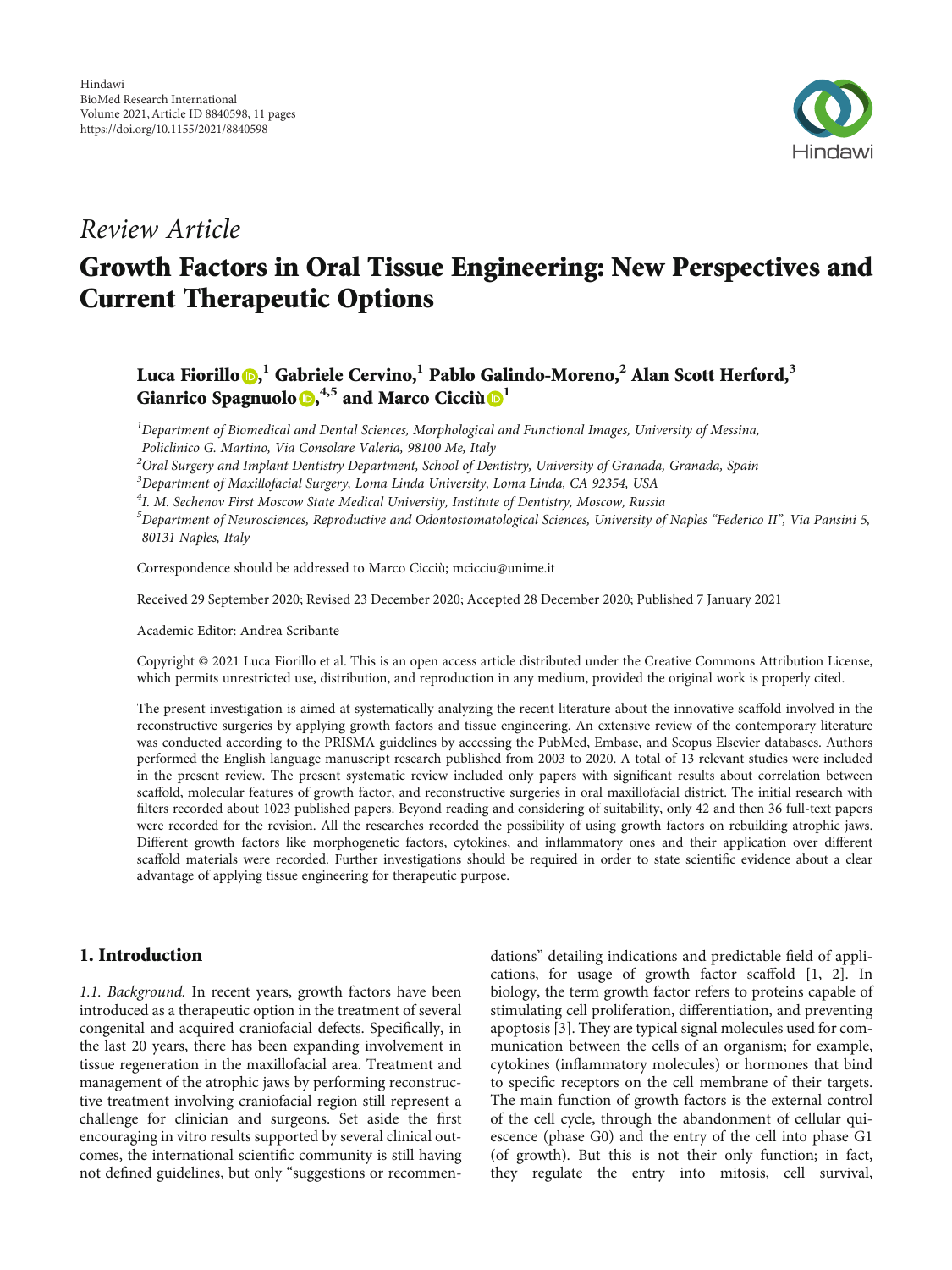migration, and cell differentiation [[3\]](#page-8-0). Together with proliferation, they always promote differentiation and maturation at the same time (in fact, a proliferation without differentiation means the onset of a tumor). These effects are the most disparate according to the factor; for example, the bone morphogenetic protein (BMP) stimulates the differentiation of osteoblasts, while the vascular endothelial growth factor (VEGF) stimulates the growth of the vessels. The transforming growth factor beta (or TGF-*β*) is a secreted protein (therefore present in the extracellular space) which is part of the group of cytokines. It exists in at least three isoforms called TGF-*β*1, TGF-*β*2, and TGF-*β*3. Often for TGF-*β*, it refers to TGF-*β*1, which was the first discovered member of this protein family. The TGF-*β* protein family is part of the transforming growth factor beta superfamily, which includes activins, inhibins, anti-Mullerian hormone, bone morphogenetic protein, decapentaplegic, and Vg-1. Its receptor has kinase activity in serine threonine. The roles played by TGF-*β* signaling include controlling proliferation and differentiation in most cells. It plays a role in immunity, cancer, bronchial asthma, heart disease, diabetes mellitus, Loeys-Dietz syndrome, Parkinson's disease, and AIDS [\[4](#page-8-0), [5](#page-8-0)]. TGF-*β* overexpression is responsible for Marfan syndrome [\[6](#page-8-0)], an autosomal dominant disorder that primarily affects connective tissue. It also appears to have a role in reproductive function, development, motility, adhesion, bone morphogenesis, and wound healing. This role is diversified according to the tissues in which they are secreted and the quantities in which they are expressed; in some cases, they can also act as potent growth inhibitors as has been observed in a variety of epithelial, endothelial, and lymphoid cells [[7](#page-8-0)–[11\]](#page-8-0).

Most tissues have a high expression of TGF-*β*-coding genes. This contrasts with other anti-inflammatory cytokines such as interleukin 10, whose expression is minimal in unstimulated tissues and appears to be required by the pathogenic or commensal bacterial flora. TGF-beta acts as an antiproliferative factor in epithelial cells in the early stages of oncogenesis. Some cells that produce TGF-*β* also have TGF-*β* receptors, and therefore can perform autocrine signaling. Cancer cells increase their production of TGF-*β*, which affects the cells around them. Newly discoveries in the field of tissue engineering try to reestablish tissues injured by to pathologies, trauma, or congenital defects. Large mandibular or maxillary bone defects due to trauma or residual of large tumour removal have been commonly treated by using autologous graft [\[12\]](#page-8-0). Three-dimensional maxillary bone volume recoveries choosing autogenous bone graft is today a stable and predictable treatment option. On the other hand, it has been underlined how the bone collected from the same patient's body areas is usually grafted with postoperative difficulties, biological damages, irritation, or pain at the bonegrafting zone [\[13](#page-8-0)–[18\]](#page-8-0). Nowadays, the biomaterials of use for facial bone reconstructions are many and of different derivation; moreover, thanks to the digital; it is possible to calculate the quantity of biomaterial needed or obtain the printing of the biomaterial with the ideal shape [\[19](#page-8-0)–[25](#page-8-0)].

In the last 20 years, documented conventional guided bone regeneration procedures have been enhanced rebuilding vertical and horizontal maxillary bone defects guarantee-

ing to the patients' final prosthetic rehabilitation with functions and aesthetics. However, the time for having the final restoration is usually long, and at the same time, the presence of the scar tissue and the consequent no good healing of the soft closure tissues are a clinical condition that often happens. For this reason, recent investigations have been performed on the use of growth factors. Encouraging results have been obtained in clinical studies which are aimed at achieving successful outcomes in regenerative medicine and surgery, reducing the scar tissue in the soft-tissue healing, and promoting a quick healing in the regenerative surgery. The connection between growth factor and scaffold has been performed in order to limit the known disadvantages of the growth factor clinical applications [[26](#page-8-0)].

Accordingly, to the National Science Foundation workshop in 1988, the term "tissue engineering" was officially established in order to mean the application of principles and methods of engineering and life sciences toward the fundamental understanding of structure-function relationships in normal and pathological mammalian tissues and the development of biological substitutes to restore, maintain, or improve tissue function [\[13,](#page-8-0) [27](#page-9-0)–[30](#page-9-0)].

1.2. Aims. In this revision, authors will discuss the different therapeutic option in the field of reconstructive craniofacial treatment using scaffold and growth factors. The present revision is aimed at overviewing the most recent literature based on therapeutic and experimental possibilities of new scaffold biomaterials applied in the oral and maxillofacial surgery [[31](#page-9-0)].

Moreover, author's purpose is to examine manuscripts about growth factors and relative scaffold applied for facial bone reconstruction in order to determine safe recommendations regarding the opportunity of substituting autologous bone graft for jaw atrophic reconstruction defects [[32](#page-9-0)–[36\]](#page-9-0).

(i) What is the influence of growth factors use in oral reconstructive surgery to dental patients with bone defects compared to conventional surgery techniques?

#### 2. Results

2.1. Study Selection. From 108 results initially, then 20-year screening was carried out obtaining 105 results and, subsequently, only the relevant manuscript types were evaluated, in accordance with the Materials and Methods. At this point, 13 results have been obtained (Figure [1](#page-2-0)).

2.2. Risk of Bias within Studies. Risk of bias within studies has been evaluated for included RCT (radomized clinical trial) and showed in Table [1.](#page-2-0)

#### 2.3. Results of Individual Study

2.4. Synthesis of Results. Thoma et al. [[37](#page-9-0)] evaluated differences between xenogeneic block loaded with rhBMP-2 vs. autogenous bone blocks. Authors measured horizontal ridge width prior, after, and at 4 months after surgery. PROMs (patient-reported outcome measures) have been reported,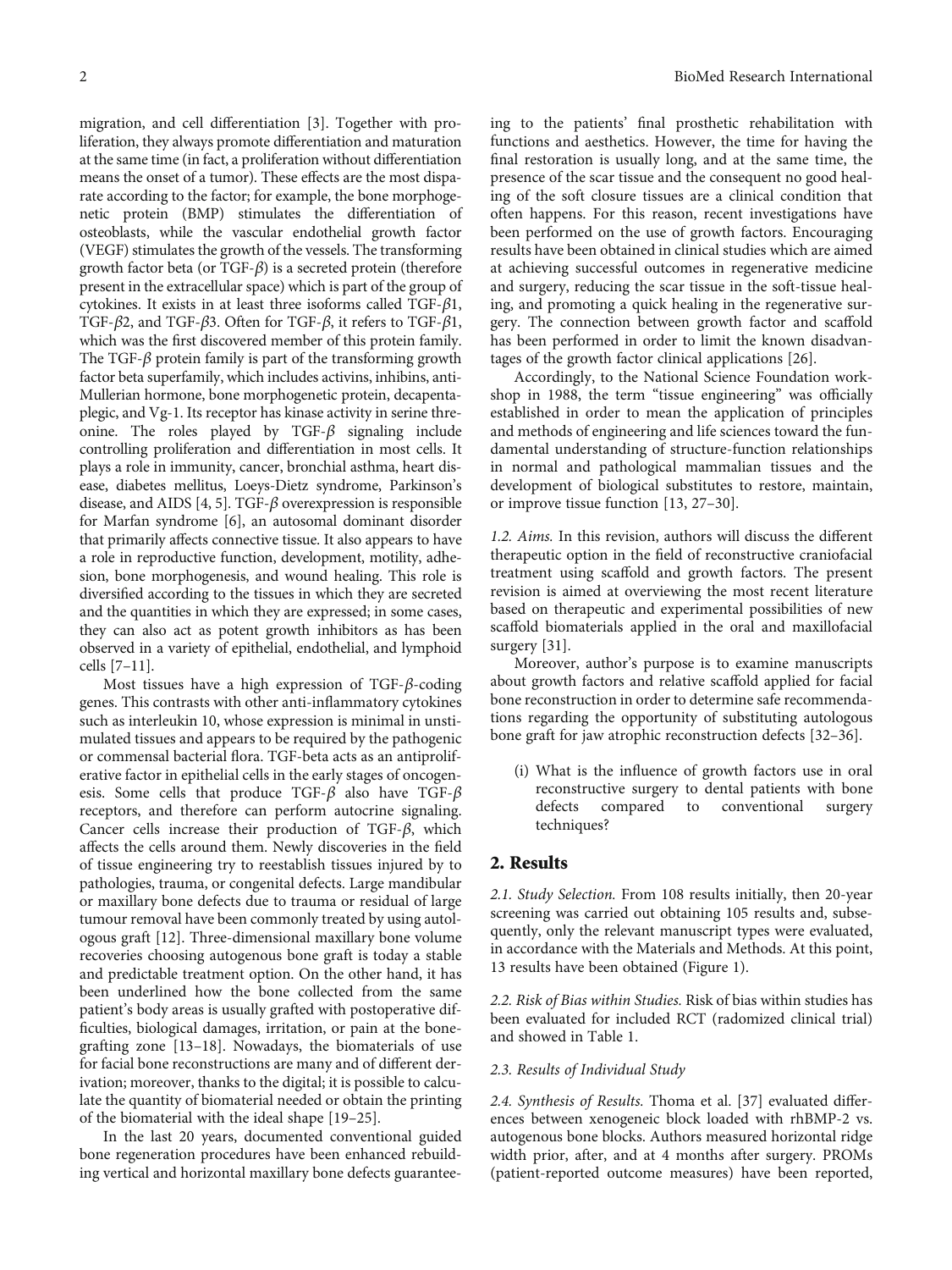<span id="page-2-0"></span>

Figure 1: PRISMA flow chart.

| TABLE 1: Risk of bias of individual RCT (radomized clinical trial) study according to Cochrane. |  |  |  |  |
|-------------------------------------------------------------------------------------------------|--|--|--|--|
|                                                                                                 |  |  |  |  |

| Author                           | Random sequence<br>generation<br>(selection bias) | Allocation<br>concealment<br>(selection bias) | Blinding of participants<br>and personnel<br>(performance bias) | Blinding of<br>outcome assessment<br>(detection bias) | Incomplete<br>outcome data<br>(attrition bias) | Selective<br>reporting<br>(reporting bias) |
|----------------------------------|---------------------------------------------------|-----------------------------------------------|-----------------------------------------------------------------|-------------------------------------------------------|------------------------------------------------|--------------------------------------------|
| Thoma et al.<br>[37] 2018        |                                                   |                                               |                                                                 |                                                       |                                                |                                            |
| Huang et al.<br>[38] 2018        |                                                   |                                               |                                                                 |                                                       |                                                |                                            |
| Santana and<br>Santana [39] 2015 |                                                   |                                               |                                                                 |                                                       |                                                |                                            |
| Amorfini et al.<br>$[40]$ 2013   |                                                   |                                               |                                                                 |                                                       |                                                | +                                          |
| Jung et al. [41] 2003            |                                                   |                                               |                                                                 |                                                       |                                                |                                            |

and an additional analysis (histological examination) has been performed too. A higher morbidity was reported in the control group during surgery, and the biopsy revealed better results about mineralized tissue in the control group; but there are no significant differences between groups on horizontal width. Huang et al. [[38\]](#page-9-0) evaluated the effect of concentrated growth factor during GBR (guided bone regeneration). They performed a cone beam computed tomography (CBCT) evaluating the bone resorption rate and the bone density improvement with better results in CGF group

than in ADM (acellular dermal matrix) group. In the Dragonas et al. [[42\]](#page-9-0) case report, they showed a GBR with the use of rhBMP-2 combined with xeno- and allografts and a 5-month dental implant placement in a patient. After implant surgery, they evaluated dehiscence on all inserted implants and then performed dental implant removal and a second GBR without the use of rhBMP-2 but only with the use of a xenograft. Chiantella [\[43\]](#page-9-0) showed outcomes of a horizontal ridge augmentation with the use of rhPDGF-BB mixed with deproteinized bovine bone and covered with a porcine collagen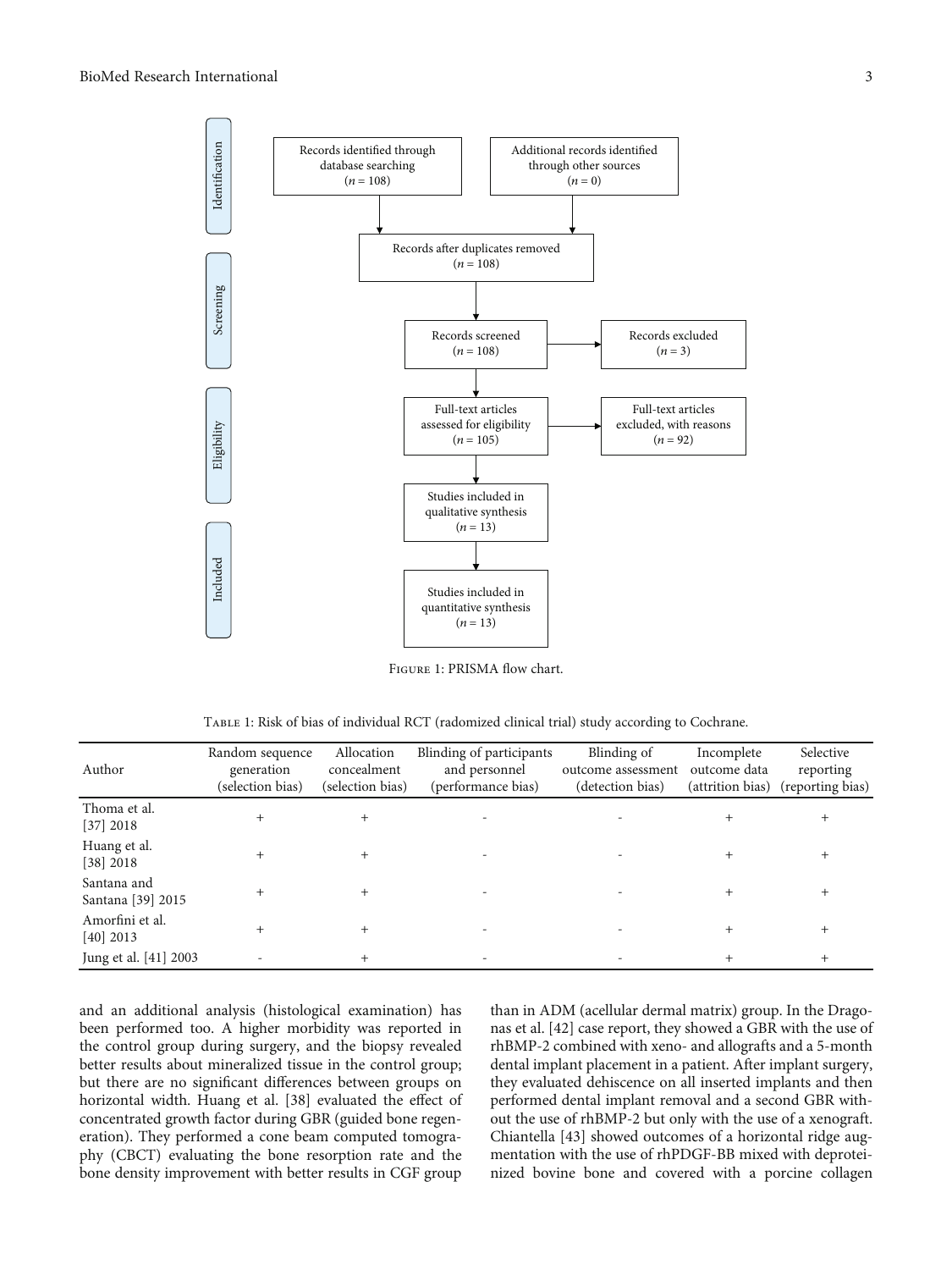membrane hydrated with the same growth factor. This surgery was conducted due to the premature loss of a maxillary central incisor with the complete dehiscence of the buccal plate. Santana and Santana [\[39](#page-9-0)] evaluated the differences between GBR performed with rhPDGF-BB in a (*β*-TCP)/hydroxyapatite (HA) carrier vs. autogenous bone reconstruction. They after surgical site exposure performed intramarrow penetration and filled defect with biomaterials. For experimental (GBR) group, they used a nonabsorbable barrier membrane. Authors performed bone measurements with a calibrated caliper at 1 mm below the highest point of the crest in the implant placement site (using an acrylic resin stent). Measurements were repeated at 6 months. FIT (final implant insertion torque) was evaluated too during the implant surgery, and implant placing was followed by an additional grafting if needed. There were no statistically differences between groups and follow-up time. Chiang et al. [\[44](#page-9-0)] used a modified ridge split augmentation with the use of rhPDGF-BB. After CBCT examination and local and systemic antiseptic prophylaxis, they exposed the bone defect under local anesthetic administration. Piezoelectric surgery was used to perform the crestal and vertical bony incisions (5 to 8 mm subcrestal). After corticotomies, ridge expansion was performed with the intraosseous application of FDBA hydrated with water and rhPDGF-BB. At the end, they used a resorbable collagen membrane. Bone width measurements were performed before surgery and 6 months after surgery, before dental implant placement. Amorfini et al. [[40](#page-9-0)] in their RCT evaluated the differences in bone volume and stability between GBR with or without the use of growth factor (rhPDGF-BB) in mandibular atrophic ridges. RCT was conducted using a parallel and split mouth model. Bone graft intervention consisted of bone chips collected with a scraper and mixed with DBB (deproteinized bovine bone) covered with a resorbable membrane with or without the use of rhPDGF-BB. There were no statistically differences between groups in bone volume, neither at 1 year of follow-up. Urban et al. [[45](#page-9-0)] conducted a study reporting the use of rhPDGF-BB in posterior maxillary area. In this case report, the authors specified the use of anorganic bovine bone infused in rhPDGF-BB. They used a sized collagen membrane and titanium pins too. In this thick biotype patient, they observed a horizontal bone increase at 9 months. Sclar and Best [\[46\]](#page-9-0) conducted a GBR with the use of rhBMP-2 and bovine bone. They inserted a dental implant at 14 weeks from surgery. Guze et al. [[47](#page-9-0)] evaluated the effect of a GBR with rhPDGF-BB in cancellous freeze-dried bone mineralized allograft with titanium mesh. Patient was examined at 1, 2, 4, 8, 12, and 24 weeks after surgery. Vertical and horizontal ridge measurements were performed, and a bone biopsy was conducted with a trephine bur. They showed a horizontal and vertical ridge augmentation. Urban et al. [\[48\]](#page-9-0) conducted a GBR with the use of rhPDGF-BB with autogenous bone and a titanium reinforced e-PTFE (expanded polytetrafluoroethylene membrane) membrane. Simion et al. [\[49](#page-9-0)] evaluated the use of autogenous bone graft and deproteinized bovine bone particles hydrolyzed with rhPDGF-BB. Jung et al. [[41](#page-9-0)] evaluated the effect of rhBMP-2 on GBR techniques. The use of xenogenic bone and collagen membrane could be improved by rhBMP-2. They placed 34 dental implants requiring lateral ridge augmentation due to a bone defect. The test group is represented by xenogenic bone substitute in addition with rhBMP-2. They evaluated defect height and conducted a histomorphometric analysis, with mineralized bone and surface of the bone in contact with newly formed bone.

#### 3. Discussion

3.1. Summary of Evidence. Regenerative medicine now represents a therapeutic reality applicable to various organic substrates, which is aimed at repairing deficient tissues and restoring normal organ function. Among the possible specialist uses, in the dental field, the treatment of periodontal bone defects should be mentioned. These methods have also found space in the regeneration of peri-implant defects. The techniques currently in use involve the use of different materials. Among the various molecules, the group of fibroblast growth factor (FGF) is mentioned here, with particular interest in type 2. FGF was discovered in 1974, within the pituitary gland of the bovine, as a factor capable to stimulate the proliferation of fibroblasts. Ten years later, two proteins (FGF-1 and -2) were distinguished on the basis of the degree of acidity-basicity. Over the next two years, the amino acid sequence of bovine FGF-2 was identified and the corresponding human cDNA was cloned. Other genes encoding FGF were searched by analogy: to date, 22 have been identified. The proteins have been classified into 7 subfamilies on the basis of the amino acid structure: the first of these includes the 2 original molecules, FGF-1 and -2. Each polypeptide consists of 150-200 amino acid residues, with a core characterized by high levels of homology. As far as signal transmission is concerned, 4 different receptors are classified (7 net of alternative splicing processes), all with tyrosine kinase activity. The different FGFs play an important role in the differentiation and growth processes of different embryonic cytotypes, including human odontogenesis. They also have an action in tissue repair and regeneration mechanisms. FGF-2, which anticipated as the molecule of greatest periodontal interest, manifests proliferative signaling activity of blood vessels/capillaries [\[50\]](#page-9-0): in the medical field, it finds application in the treatment of complex wounds and mesenchymal cells. It appears that the molecule also plays a role in the differentiation of these cellular precursors to osteoblasts. As regards the use in tissue engineering of the periodontium, FGF-2 seems to have a control activity on the differentiation of the cells of the periodontal ligament and, at the same time, stimulates cell proliferation. Clinical trials, recently confirmed by a systematic review, affirm its efficacy in the regeneration of periodontal bone defects. Thoma et al. [[37\]](#page-9-0) concluded that both treatment modalities were successful in regenerating bone, despite there were more mineralized tissues in the autogenous block group pain during surgery favour the test group. Huang et al. [[38](#page-9-0)] concluded that the use of CGF derived by venous blood by centrifugation could be recommended to patients with alveolar cleft as a better performing therapeutic strategy. Dragonas et al. [[42\]](#page-9-0) affirmed that direct conclusions regarding the positive or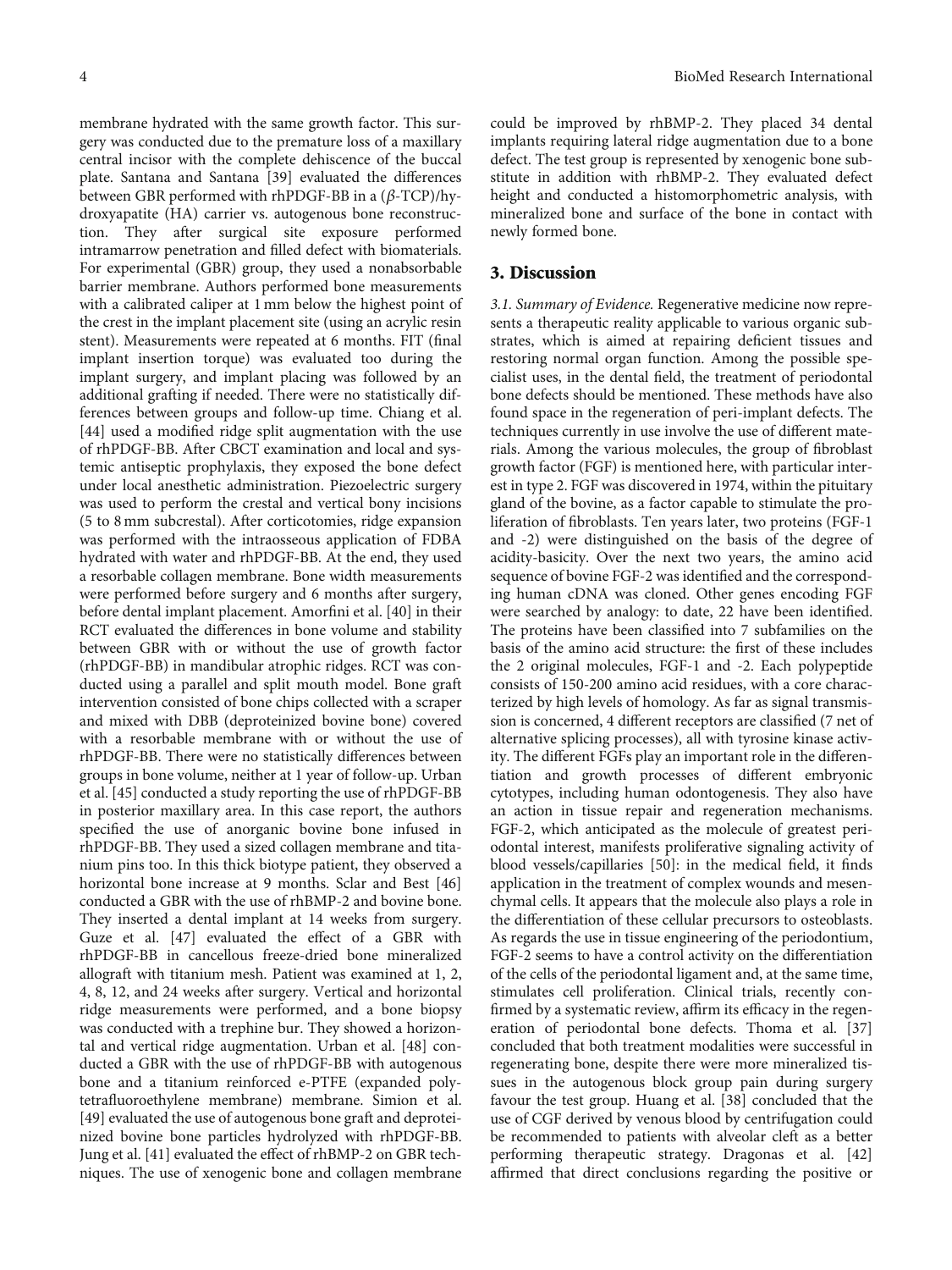negative effects of rhBMP-2 in bone augmentation cannot be made, but based on the ridge resorption using this approach, the decision was made to complete the second ridge augmentation using a different regenerative approach, using only xenograft, which has been shown to maintain augmentation dimensions predictably over time. Authors demonstrated in detail a complication associated with rapid resorption of regenerated bone following ridge augmentation using rhBMP-2 in combination with allograft and xenograft. According to Chiatella [[43](#page-9-0)], the use of rhPDGF-BB and collagen membrane provides a satisfactory soft-tissue healing and a bone tissue stability at 2 years. According to the author, further clinical studies are necessary to evaluate these conditions and therapies. Santana and Santana [\[39\]](#page-9-0) concluded that growth factor could enhance synthetic material properties, providing similar results to autogenous block. Chiang et al. [\[44](#page-9-0)] demonstrated that their ridge splitting technique had a low morbidity with significant horizontal bone gain; thanks to the use of growth factors. Amorfini et al. [[40](#page-9-0)] concluded that in GBR, the block allograft and the standard regenerative procedure showed similar results, but they underline that rhPDGF-BB positively influenced the soft-tissue healing. Urban et al. [[45](#page-9-0)] affirmed that this treatment modality could eliminate the need for bone harvesting. Sclar and Best [[46\]](#page-9-0) concluded that further studies are necessary to evaluate the potential of growth factor. Guze et al. [[47](#page-9-0)] concluded that the combination of FDBA, rhPDGF-BB, and titanium mesh could provide minimally invasive alternative for severe resorbed alveolar ridge. Urban et al. [\[48\]](#page-9-0) in their study concluded that growth factor could eliminate completely the need of bone harvesting. Simion et al. [[49](#page-9-0)] concluded that this surgery, which is aimed at placing dental implant, was successful. Jung et al. [[41](#page-9-0)] concluded that rhBMP-2 could enhance the maturation process and could increase the graft to bone contact in humans.

In implantology, it is essential to know and evaluate the quantity and quality of bone available. Often clinicians have to intervene in situations of "bone atrophy," that is, in cases of reduced alveolar bone volume, due to a previous loss of teeth (edentulous) or due to the destructive effect of pyorrhea (periodontitis). In order to ensure effective implantprosthetic rehabilitation, the research has developed several protocols that use autologous, heterologous, or mixed materials. Science attests that the addition of certain growth factors such as rhPDGF or platelet rich plasma (PRP) inside the alveolus is able to increase the local concentration of growth factors, reducing the time required for complete bone regeneration and producing a denser bone. The autologous platelet-rich plasma, thanks to the abundant presence of growth factors, represents a valid aid for the acceleration of the repair processes and the regeneration of hard and soft tissues, in oral surgery [\[51](#page-9-0)–[53](#page-9-0)].

The search for products similar to PRP that contain a greater number of growth factors is constantly evolving. Over the years, numerous implementation protocols have been proposed for the PRP. To date, technology has made it possible, by following the principles of PRP, to obtain concentrates such as CGF (concentrated growth factors). CGF is a valid aid in speeding up the processes of bone and soft-tissue

regeneration. Its use has been proposed in various situations ranging from filling postextraction alveoli to filling cavities after cystectomies or in breast enhancement. In order to speed up osteoinductive activity, some specialists suggest wetting the surface of the implants with CGF [\[54](#page-10-0)–[57](#page-10-0)]. The latter can be used alone or together with autologous particulate bone or biomaterials. Although the literature is still uncertain on the clinical protocols for the use of platelet concentrate, to date, this tool seems to be a valid aid in the bone repair process and, considering the great role that growth factors play on cells, the use of the concentrate will become without other more relevant than other preparations. Thanks to its great regenerating properties; the PRP treatment by stimulating cell proliferation, angiogenesis, and revascularization of the tissues represents the most advanced alternative to obtain exceptional results in a short time and surprisingly effective [[58](#page-10-0)–[62\]](#page-10-0).

Among the new methods used to increase tissue regenerative potential, in the last decade, the introduction of plateletrich plasma (PRP), a platelet concentrates rich in growth factors (GFs), whose use would seem to determine an increased speed of bone and mucosal healing [[38](#page-9-0), [63](#page-10-0)–[65](#page-10-0)].

Although it has been shown that individual growth factor stimulates the proliferation of cell lines involved in the healing process (bone stromal cells, osteoblasts, and fibroblasts), there is still little evidence about the interaction modalities of all the signal molecules released in the surgical site after application of PRP [\[66](#page-10-0)–[68\]](#page-10-0).

3.2. Limitations. Unfortunately, it is necessary to mention some limitations of this study, the first of all being the small number of RCTs in this area. Furthermore, given the great variability of outcomes, it is not possible to carry out a single statistic or a forest plot. The inclusion of case reports can lead to a risk of bias by not often having control groups.

#### 4. Materials and Methods

4.1. Protocol and Registration. The systematic review was conducted in accordance with the PRISMA (Preferred Reporting Items for Systematic Reviews and Meta-Analyses) protocol; the template and guidelines in fact follow these guidelines. In addition, the systematic review was recorded on the University of York website, PROSPERO (international prospective register of systematic reviews), on 197445 and with the number 07/07/20. This review used a PICO (population, intervention, comparison, and outcome) question to state the aim of the study.

4.2. Eligibility Criteria. The following criteria were used to filter the results obtained during electronic research:

Inclusion Criteria

- (i) RCT or clinical trial or case report about growth factor use in oral bone regeneration
- (ii) Human studies

Exclusion criteria (i)Older than 20 years publication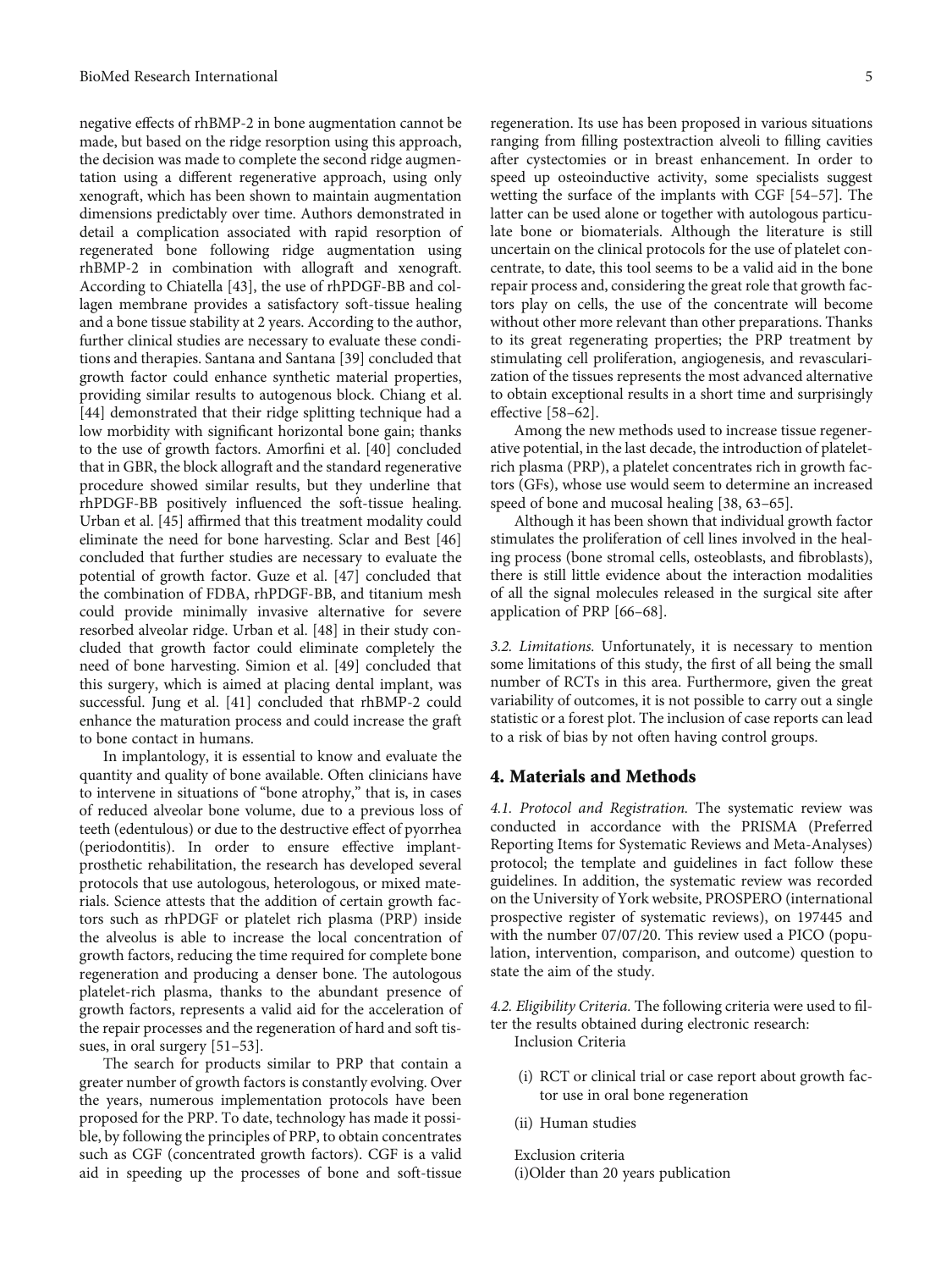|                                                                                                                                                      | Statistic       | P > .05                                                                                                                                                                                                                                                | Bone density<br>$P = 0.0002$                                                                                                                                                                      |                                                                                                                       |                                                                                                                                                  | $BCW (P = .733);$<br>FIT $(P = .32)$ .                                                                                                                                                                                                                 |                                                                                                                             | $P = .25$                                                                                                                            |                                                                                                                                                                                              |                                                                |
|------------------------------------------------------------------------------------------------------------------------------------------------------|-----------------|--------------------------------------------------------------------------------------------------------------------------------------------------------------------------------------------------------------------------------------------------------|---------------------------------------------------------------------------------------------------------------------------------------------------------------------------------------------------|-----------------------------------------------------------------------------------------------------------------------|--------------------------------------------------------------------------------------------------------------------------------------------------|--------------------------------------------------------------------------------------------------------------------------------------------------------------------------------------------------------------------------------------------------------|-----------------------------------------------------------------------------------------------------------------------------|--------------------------------------------------------------------------------------------------------------------------------------|----------------------------------------------------------------------------------------------------------------------------------------------------------------------------------------------|----------------------------------------------------------------|
|                                                                                                                                                      | Main results    | and 2.0 mm ( $Q1 = 2.0$ ; $Q3 = 3.0$ ) (control)<br>to 7.0 mm ( $Q1 = 6.0$ ; $Q3 = 8.0$ ) (test)<br>Median ridge width increased from<br>4.0 mm ( $Q1 = 2.0$ ; $Q3 = 4.0$ ) (test)<br>and 7.0 mm ( $Q1 = 6.0$ ; $Q3 = 8.0$ )<br>(control) at 4 months. | $(61.62 \pm 4.728%)$ and in cases with<br>CGF (concentrated growth factors)<br>Bone density improvement in<br>ADM $(27.05 \pm 5.607\%)$                                                           | Dental implant insertion<br>torque >25 N/cm                                                                           | The torque insertion of after surgery<br>implants exceeded 55 N/cm                                                                               | experimental group. Implant was placed<br>Mean baseline BCW measurements<br>were $3.13 \pm 0.9$ mm for the control<br>group and $3.03 \pm 0.7$ mm for the<br>93% of control sites and 87% of<br>with torque values > 35 N/cm in<br>experimental sites. | All cases showed more than<br>5 mm of BCW gain.                                                                             | 1 year for GBR and from 0.19 cm <sup>3</sup><br>From 0.19 cm $^3$ to 0.18 cm $^3$ at<br>to 0.16 cm <sup>3</sup> for allograft        | 6 mm bone width augmentation                                                                                                                                                                 | Peri-implant tissue was stable,<br>and surgery was uneventful. |
|                                                                                                                                                      | Outcomes        | patient-reported outcome<br>Horizontal ridge width,<br>histologic examination<br>measures (PROMs),                                                                                                                                                     | Bone resorption rate,<br>bone density                                                                                                                                                             | (dental implant dehiscence)<br>After surgery complication                                                             | Soft-tissue healing; bone tissue<br>quality and stability; peri-<br>implant tissue stability                                                     | Bone crest width (BCW);<br>final implant insertion<br>torque (FIT)                                                                                                                                                                                     | computed tomography<br>(CBCT) evaluation<br>BCW; cone beam                                                                  | variation at 1 year<br>Quantity of bone                                                                                              | discomfort; bone width<br>Postoperative                                                                                                                                                      | Tissue stability                                               |
| TABLE 2: Results of individual study. This table shows numerical results of individual study, and it is formatted according to Materials and Methods | Groups          | with rhBMP-2 (test) vs. autogenous<br>Xenogenic bone block loaded<br>bone block (control)                                                                                                                                                              | film combined with alveolar bone grafting<br>using acellular dermal matrix (ADM)<br>with concentrated growth factor (CG)<br>vs. alveolar bone grafting combined<br>GBR (guided bone regeneration) | augmentation procedures using rhBMP-2<br>combined with allograft and xenograft<br>Bilateral maxillary sinus and ridge | with deproteinized bovine bone xenograft<br>Horizontal ridge augmentation surgery<br>particles combined with rhPDGF-BB<br>with collagen membrane | phosphate ( $\beta$ -TCP)/hydroxyapatite (HA)<br>rhPDGF-BB GBR with beta-tricalcium<br>as carrier vs. autogenous bone block                                                                                                                            | hydrated crushed cortical freeze-dried bone<br>allograft and collagen membrane using<br>Modified ridge split with rhPDGF-BB | autologous bone vs. deproteinized bovine<br>Deproteinized bovine bone added to<br>autologous bone with<br>rhPDGF-BB<br>bone added to | autogenous bone and anorganic bovine-<br>alveolar posterior maxillary bone defect<br>derived bone mineral and a barrier<br>membrane to reconstruct a severe<br>rhPDGF-BB in conjunction with | rhBMP-2                                                        |
|                                                                                                                                                      | Type of study   | RCT; 24 patients                                                                                                                                                                                                                                       | RCT; 20 patients                                                                                                                                                                                  | Case report                                                                                                           | Case report                                                                                                                                      | RCT; 30 patients                                                                                                                                                                                                                                       | three patients<br>Case report;                                                                                              | 50 dental implants<br>RCT; 16 patients,                                                                                              | Case report                                                                                                                                                                                  | Case report                                                    |
|                                                                                                                                                      | Author and year | Thoma et al. [37]<br>2018                                                                                                                                                                                                                              | Huang et al. [38]<br>2018                                                                                                                                                                         | Dragonas et al.<br>[42] 2017                                                                                          | Chiantella<br>[43] 2016                                                                                                                          | Santana [39] 2015<br>Santana and                                                                                                                                                                                                                       | Chiang et al.<br>[44] 2014                                                                                                  | Amorfini et al.<br>[40] 2013                                                                                                         | Urban et al.<br>[45] 2013                                                                                                                                                                    | Sclar and Best<br>[46] 2013                                    |

<span id="page-5-0"></span>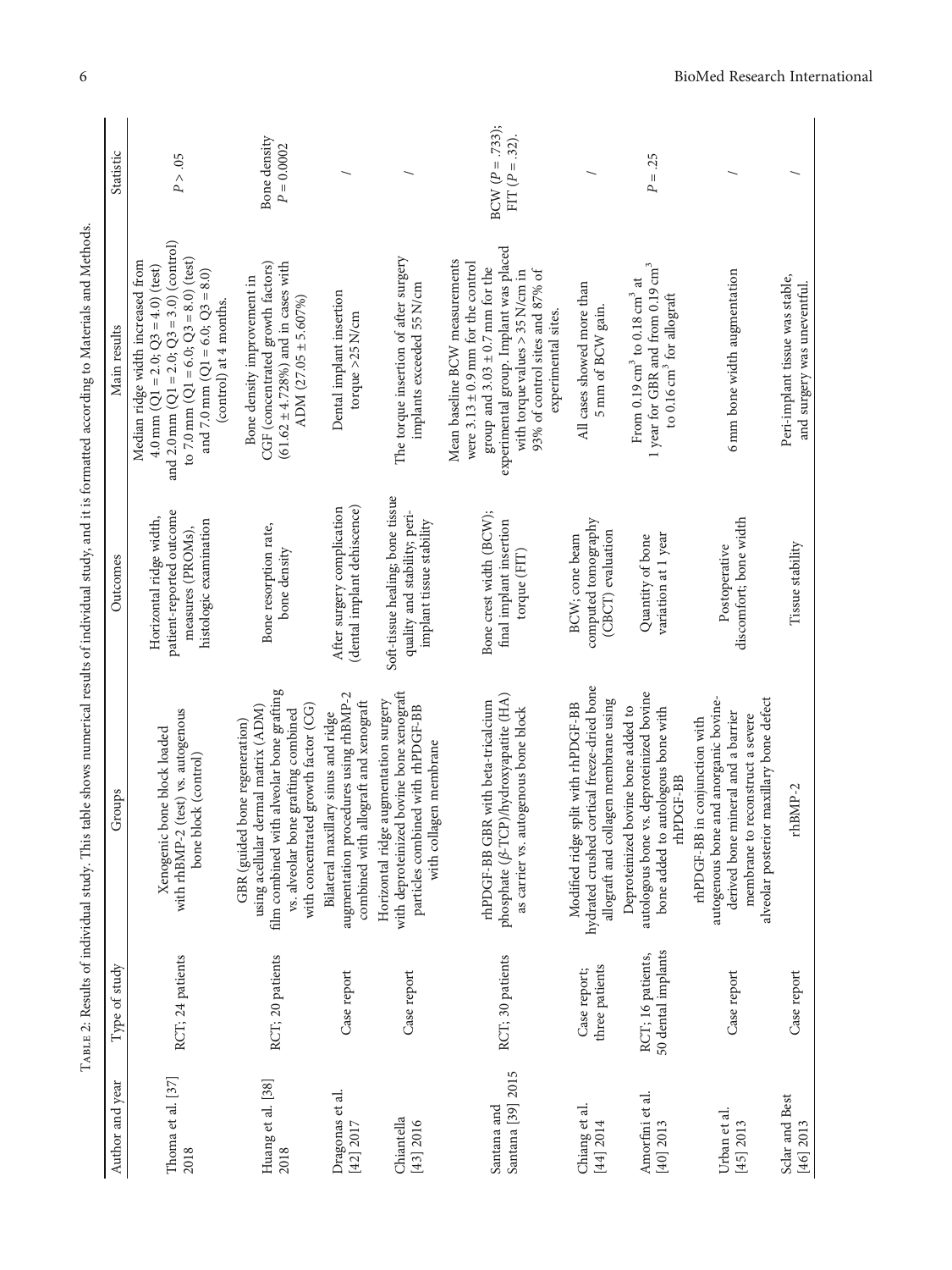|                    | Statistic       |                                                                                                                                                                                                                       |                                                                       |                                                                                                   | Peri-implant bone<br>defect $P < 0.01$                                                                                                                                                                                                                                                                                                                                     |
|--------------------|-----------------|-----------------------------------------------------------------------------------------------------------------------------------------------------------------------------------------------------------------------|-----------------------------------------------------------------------|---------------------------------------------------------------------------------------------------|----------------------------------------------------------------------------------------------------------------------------------------------------------------------------------------------------------------------------------------------------------------------------------------------------------------------------------------------------------------------------|
| TUPES 4, Outrigate | Main results    | seen surrounded by newly formed bone.<br>as measured from the dense cortical<br>the augmented bone. A number of<br>residual allograft particles were<br>10 mm increase in ridge height<br>mature bone to the crest of | About 2 mm of exposed root surface<br>was in contact with bone.       |                                                                                                   | control baseline, respectively. At reentry,<br>analysis showed an average area density<br>the mean decreased to 0.02 for test and<br>0.04 for control. Histomorphometric<br>and 30% (SD 8.9, range 18-43%) at<br>were 7 mm and 5.8 in at test and<br>Peri-implant bone defect means<br>of 37% (SD 11.2, range 23-51%)<br>newly formed bone at test sites<br>control sites. |
|                    | Outcomes        | CT scan; histologic and<br>micrographic analysis                                                                                                                                                                      | Bone height                                                           |                                                                                                   | defect height; histology<br>Peri-implant bone                                                                                                                                                                                                                                                                                                                              |
|                    | Groups          | overlying titanium mesh in posterior<br>rhPDGF-BB in conjunction with an<br>mandibular ridge defect                                                                                                                   | Autogenous bone in conjunction with<br>rhPDGF-BB and barrier membrane | $1:1$ ratio of autogenous bone graft and<br>deproteinized bovine bone particles<br>with rhPDGF-BB | membrane and implant insertion (control)<br>xenogenic bone substitute and collagen<br>rhBMP-2 and implant insertion (test);<br>collagen membrane coated with<br>Xenogenic bone substitute and                                                                                                                                                                              |
|                    | Type of study   | Case report                                                                                                                                                                                                           | Case report                                                           | Case report                                                                                       | 34 dental implants<br>RCT; 11 patients,                                                                                                                                                                                                                                                                                                                                    |
|                    | Author and year | Guze et al<br>[47] 2013                                                                                                                                                                                               | et al. [48]<br>Urban                                                  | Simion et al<br>[49] 2008                                                                         | Jung et al.<br>[41] 2003                                                                                                                                                                                                                                                                                                                                                   |

TABLE 2: Continued. TABLE 2: Continued.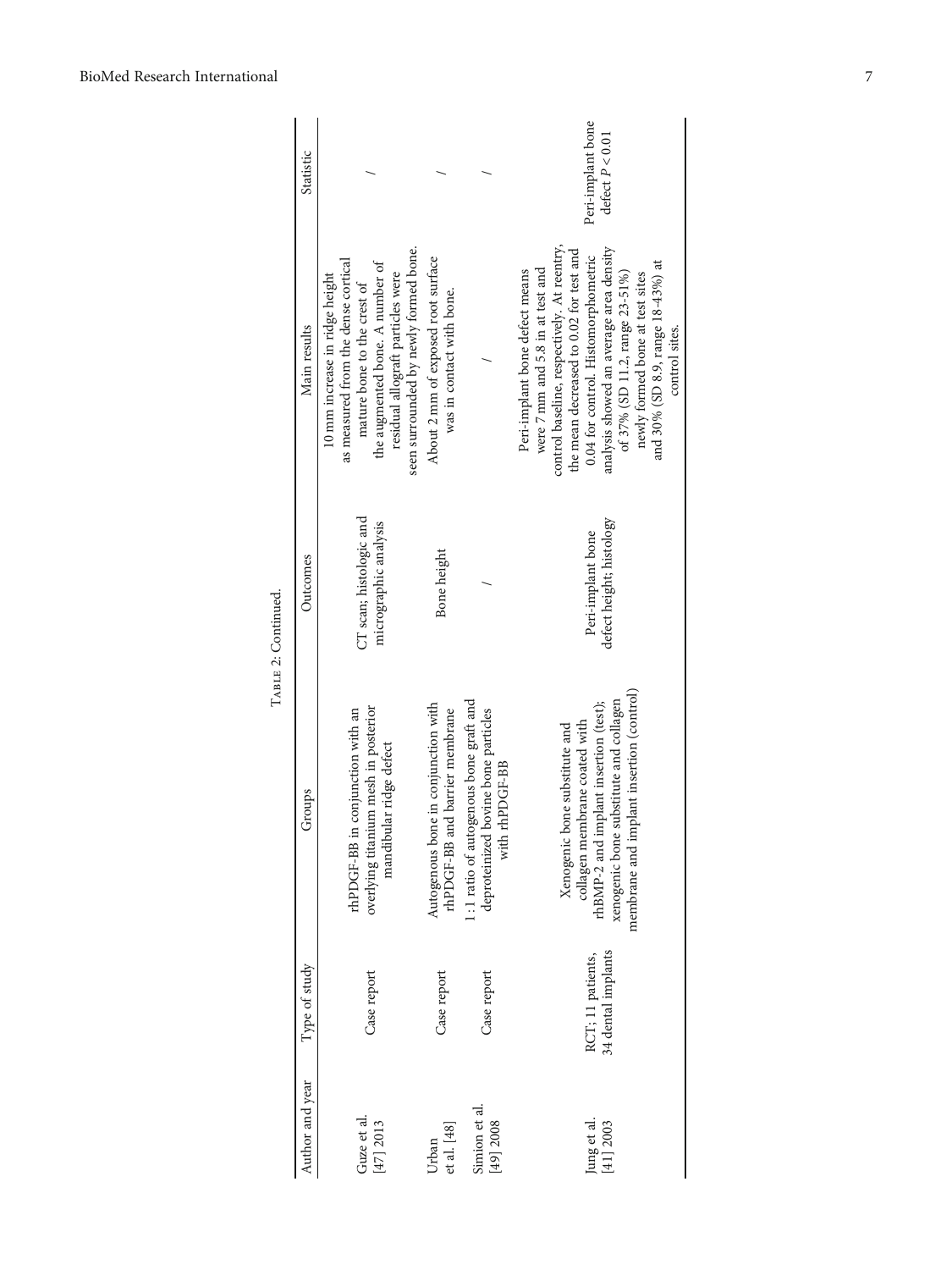(ii)Not in English manuscripts (iii)Not accessible abstract or title (iv)PhD thesis or letter or editorials

4.3. Information Sources. The sources of information taken into consideration for this study are the scientific search engines PubMed Embase, and Scopus Elsevier; in addition, a manual search was carried out in the textbooks relating to the topic.

4.4. Search. The research was conducted once the search criteria were identified. The keywords have been scientifically evaluated and criticized by the different authors, in order to obtain the highest possible number of results and limit the risk of bias. Once an agreement was found on the keywords, the search was carried out in the search engines listed in the previous paragraph on 01/05/2020. The keywords used are as follows: ""guided bone regeneration "AND" growth factor"".

4.5. Study Selection. The selection of the results from the research was carried out according to the parameters listed in the previous paragraphs. Following the application of digital filters, provided by the search engines, manual screenings were carried out regarding the reading of titles and abstracts in order to identify articles not in accordance with the selection criteria. Subsequently, reading of the full text for the inclusion or otherwise of the individual result was performed.

4.6. Data Collection Process. During the reading of the full text of the articles included, data were collected. The individual data were obtained from Materials and Methods and Results of the individual article; the latter were analyzed and then used in this systematic review.

4.7. Data Items. Data items have been defined by authors, and they have been used as follows in the tables.

- (i) Table [1](#page-2-0) (according to Cochrane risk of bias [[69](#page-10-0)–[71](#page-10-0)])
	- (i) Author: this includes the first author name and year of the manuscript publication
	- (ii) Random Sequence Generation (Selection Bias): sample sequence generation
	- (iii) Allocation Concealment (Selection Bias): randomized allocation concealment in groups
	- (iv) Blinding of Participants and Personnel (Performance Bias): participant blinding
	- (v) Blinding of Outcome Assessment (Detection Bias): blinded outcomes to operator
	- (vi) Incomplete Outcome Data (Attrition Bias): missing data
	- (vii) Selective Reporting (Reporting Bias): selective data showing

Table 3: Summary measures. This table shows all evaluated outcomes by single results.

#### Measures

Horizontal ridge width, patient-reported outcome measures (PROMs), histologic examination, after surgery complication, bone resorption rate, bone density, soft-tissue healing; bone tissue quality and stability; peri-implant tissue stability, bone crest width (BCW); final implant insertion torque (FIT), micrographic analysis, peri-implant bone defect height

- (i) Authors and Year: these include the first author name and year of the manuscript publication
- (ii) Type of Study: type of article (RCT or case report only)
- (iii) Groups: type of groups for RCT or used methods for case report
- (iv) Outcomes: evaluated outcomes from the study
- (v) Main Results: brief numerical results obtained from the study analysis
- (vi) Statistic: statistical results of the study
- (iii) Table 3
	- (i) Measure: summary of the results obtained outcomes

4.8. Risk of Bias in Individual Study. Risk of bias examination has been conducted according to Cochrane guidelines on obtained results [[69](#page-10-0)–[71](#page-10-0)]. A bias is a systematic error or deviation from the truth, in results or inferences. Biases can operate in either direction.

4.9. Summary Measures. All included studies were analyzed by authors, and evaluated outcomes have been shown in Table 3.

4.10. Synthesis of Results. The summary of the results was carried out manually by the authors of the manuscript, especially once carried out at the manual synthesis of the results obtained by the individual article; this was revised by all the authors.

### 5. Conclusions

All the results analyzed, although not in conformity with each other, as regards materials, methods, and results, follow a common guideline. In fact, all the results obtained are in agreement to show an improvement in the clinical conditions with the use of growth factors. In particular, growth factors can improve surgical outcomes, both related to the operating field (improved height and bone thickness) compared to conventional techniques (without the use of growth factors) and to the patient's systemic field (improving the quality of life, postoperative phases, and self-reported measures by the patient). Certainly, further studies are needed to analyze in more detail the differences between the different growth factors and their performance.

(ii) Table [2](#page-5-0)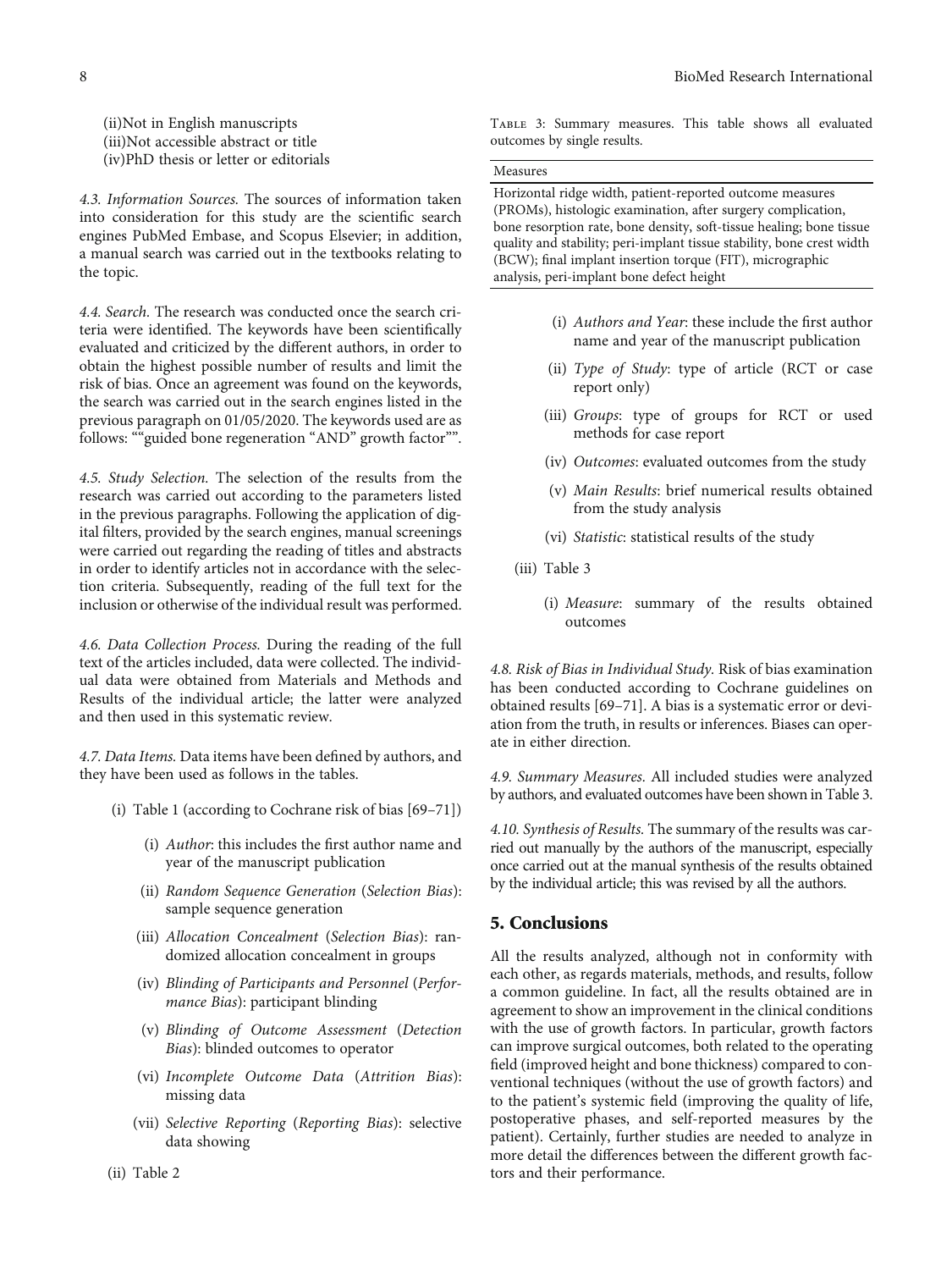## <span id="page-8-0"></span>Conflicts of Interest

The authors declare no conflict of interest.

#### Authors' Contributions

M.C. participated in the conceptualization, writing—review and editing, and project administration; G.S., A.S.H., and P.G.M contributed to the investigation and resources; L.F. did the data curation and writing—original draft preparation; Supervision was done by G.C.

### **References**

- [1] J. Bianchi, J. P. Fiorellini, T. H. Howell et al., "Measuring the efficacy of rhBMP-2 to regenerate bone: a radiographic study using a commercially available software program," The International Journal of Periodontics & Restorative Dentistry, vol. 24, no. 6, pp. 579–587, 2004.
- [2] R. E. Jung, R. Glauser, P. Scharer, C. H. Hammerle, H. F. Sailer, and F. E. Weber, "Effect of rhBMP-2 on guided bone regeneration in humans," Clinical Oral Implants Research, vol. 14, no. 5, pp. 556–568, 2003.
- [3] M. M. Martino, P. S. Briquez, E. Güç et al., "Growth factors engineered for super-affinity to the extracellular matrix enhance tissue healing," Science, vol. 343, no. 6173, pp. 885– 888, 2014.
- [4] T. Kaur, A. Uppoor, and D. Naik, "Parkinson's disease and periodontitis - the missing link? A review," Gerodontology, vol. 33, no. 4, pp. 434–438, 2016.
- [5] K. Imai and K. Ochiai, "Role of histone modification on transcriptional regulation and HIV-1 gene expression: possible mechanisms of periodontal diseases in AIDS progression," Journal of Oral Science, vol. 53, no. 1, pp. 1–13, 2011.
- [6] G. Cervino, M. Cicciù, R. De Stefano et al., "Oral health in patients with Marfan syndrome," Archives of Oral Biology, vol. 116, no. article 104745, 2020.
- [7] M. Cicciù, T. Tozum, P. GalindoMoreno, and L. Laino, "Future prospective and current trend of biomaterials and growth factor used for maxillofacial hard and soft tissue reconstruction," BioMed Research International, vol. 2018, Article ID 3249653, 2 pages, 2018.
- [8] M. Cicciù, A. S. Herford, V. Maria, and E. Bramanti, "Plateletderived growth factor type BB and collagen matrix for soft tissue reconstruction after muco-epidermoid carcinoma removal: a possible therapeutic option," Journal of Cancer Research and Therapeutics, vol. 11, no. 1, pp. 234–237, 2015.
- [9] C.-H. Fang, Y.-W. Lin, F.-H. Lin et al., "Biomimetic synthesis of nanocrystalline hydroxyapatite composites: therapeutic potential and effects on bone regeneration," International Journal of Molecular Sciences, vol. 20, no. 23, p. 6002, 2019.
- [10] F. Diomede, G. D. Marconi, L. Fonticoli et al., "Functional relationship between osteogenesis and angiogenesis in tissue regeneration," International Journal of Molecular Sciences, vol. 21, no. 9, p. 3242, 2020.
- [11] H. Bretschneider, M. Quade, A. Lode et al., "Characterization of naturally occurring bioactive factor mixtures for bone regeneration," International Journal of Molecular Sciences, vol. 21, no. 4, p. 1412, 2020.
- [12] P. Kobbe, M. Laubach, D. W. Hutmacher, H. Alabdulrahman, R. M. Sellei, and F. Hildebrand, "Convergence of scaffold-

guided bone regeneration and RIA bone grafting for the treatment of a critical-sized bone defect of the femoral shaft," European Journal of Medical Research, vol. 25, no. 1, p. 70, 2020.

- [13] Ö. Solakoglu, G. Heydecke, N. Amiri, and E. Anitua, "The use of plasma rich in growth factors (PRGF) in guided tissue regeneration and guided bone regeneration. A review of histological, immunohistochemical, histomorphometrical, radiological and clinical results in humans," Annals of Anatomy-Anatomischer Anzeiger, vol. 231, article 151528, 2020.
- [14] J. Caballé-Serrano, Y. Abdeslam-Mohamed, A. Munar-Frau, M. Fujioka-Kobayashi, F. Hernández-Alfaro, and R. Miron, "Adsorption and release kinetics of growth factors on barrier membranes for guided tissue/bone regeneration: a systematic review," Archives of Oral Biology, vol. 100, pp. 57–68, 2019.
- [15] S. C. Isler, F. Soysal, T. Ceyhanlı, B. Bakırarar, and B. Unsal, "Regenerative surgical treatment of peri-implantitis using either a collagen membrane or concentrated growth factor: a 12-month randomized clinical trial," Clinical Implant Dentistry and Related Research, vol. 20, no. 5, pp. 703–712, 2018.
- [16] F. Salamanna, M. Maglio, M. Sartori, M. Tschon, and M. Fini, "Platelet features and derivatives in osteoporosis: a rational and systematic review on the best evidence," International Journal of Molecular Sciences, vol. 21, no. 5, p. 1762, 2020.
- [17] F. Kauffmann, C. Höhne, A. T. Assaf et al., "The influence of local pamidronate application on alveolar dimensional preservation after tooth extraction—an animal experimental study," International Journal of Molecular Sciences, vol. 21, no. 10, p. 3616, 2020.
- [18] J. Freitas, S. G. Santos, R. M. Gonçalves, J. H. Teixeira, M. A. Barbosa, and M. I. Almeida, "Genetically engineered-MSC therapies for non-unions, delayed unions and critical-size bone defects," International Journal of Molecular Sciences, vol. 20, no. 14, p. 3430, 2019.
- [19] M. Cicciù, L. Fiorillo, and G. Cervino, "Chitosan use in dentistry: a systematic review of recent clinical studies," Marine Drugs, vol. 17, no. 7, p. 417, 2019.
- [20] G. Cervino, L. Fiorillo, A. V. Arzukanyan, G. Spagnuolo, and M. Cicciu, "Dental restorative digital workflow: digital smile design from aesthetic to function," Dentistry Journal, vol. 7, no. 2, 2019.
- [21] S. Crimi, L. Defila, M. Nanni et al.,"Three-dimensional evaluation on cortical bone during orthodontic surgical treatment," Journal of Craniofacial Surgery, vol. 31, no. 6, pp. 1637–1646, 2020.
- [22] L. Fiorillo, C. D'Amico, A. Y. Turkina, F. Nicita, G. Amoroso, and G. Risitano, "Endo and exoskeleton: new technologies on composite materials," Prosthesis, vol. 2, pp. 1–9, 2020.
- [23] R. Scrascia, L. Fiorillo, V. Gaita, L. Secondo, F. Nicita, and G. Cervino, "Implant-supported prosthesis for edentulous patient rehabilitation. From temporary prosthesis to definitive with a new protocol: a single case report," Prosthesis, vol. 2, pp. 10–24, 2020.
- [24] M. Cicciù, "Prosthesis: new technological opportunities and innovative biomedical devices," Prosthesis, vol. 1, no. 1, pp. 1-2, 2019.
- [25] G. Cervino, M. Montanari, D. Santonocito et al., "Comparison of two low-profile prosthetic retention system interfaces: preliminary data of an in vitro study," Prosthesis, vol. 1, no. 1, pp. 54–60, 2019.
- [26] Y. F. Zhang, "Bioinductive biomaterials for periodontal regeneration," Zhonghua Kou Qiang Yi Xue Za Zhi, vol. 52, no. 10, pp. 615–619, 2017.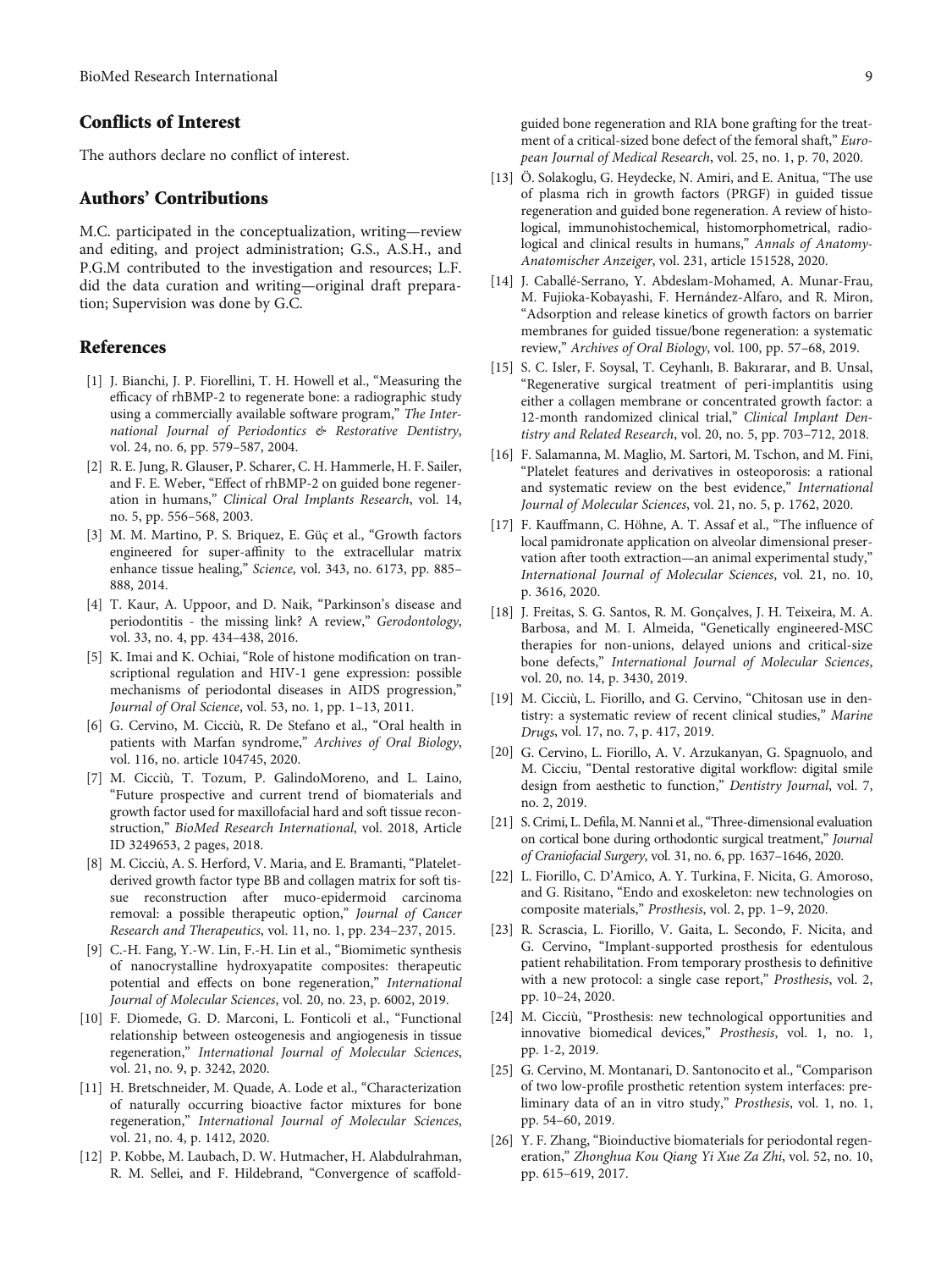- <span id="page-9-0"></span>[27] M. Cicciù, "Real opportunity for the present and a forward step for the future of bone tissue engineering," Journal of Craniofacial Surgery, vol. 28, no. 3, pp. 592-593, 2017.
- [28] M. Cicciù, A. Scott, D. Cicciù, R. Tandon, and C. Maiorana, "Recombinant human bone morphogenetic protein-2 promote and stabilize hard and soft tissue healing for large mandibular new bone reconstruction defects," Journal of Craniofacial Surgery, vol. 25, no. 3, pp. 860–862, 2014.
- [29] S. Speroni, M. Cicciù, P. Maridati, G. B. Grossi, and C. Maiorana, "Clinical investigation of mucosal thickness stability after soft tissue grafting around implants: a 3-year retrospective study," Indian Journal of Dental Research, vol. 21, no. 4, pp. 474–479, 2010.
- [30] E. Anitua, I. Andia, B. Ardanza, P. Nurden, and A. T. Nurden, "Autologous platelets as a source of proteins for healing and tissue regeneration," Thrombosis and Haemostasis, vol. 91, no. 1, pp. 4–15, 2017.
- [31] M. V. Plikus, J. A. Mayer, D. de La Cruz et al., "Cyclic dermal BMP signalling regulates stem cell activation during hair regeneration," Nature, vol. 451, no. 7176, pp. 340–344, 2008.
- [32] J.-H. Shim, J.-Y. Won, J.-H. Park et al., "Effects of 3D-printed polycaprolactone/*β*-tricalcium phosphate membranes on guided bone regeneration," International Journal of Molecular Sciences, vol. 18, no. 5, p. 899, 2017.
- [33] T. Korzinskas, O. Jung, R. Smeets et al., "In vivo analysis of the biocompatibility and macrophage response of a nonresorbable PTFE membrane for guided bone regeneration," International Journal of Molecular Sciences, vol. 19, no. 10, p. 2952, 2018.
- [34] I. Flaig, M. Radenković, S. Najman, A. Pröhl, O. Jung, and M. Barbeck, "In vivo analysis of the biocompatibility and immune response of jellyfish collagen scaffolds and its suitability for bone regeneration," International Journal of Molecular Sciences, vol. 21, no. 12, p. 4518, 2020.
- [35] M. Barbeck, L. Kühnel, F. Witte et al., "Degradation, bone regeneration and tissue response of an innovative volume stable magnesium-supported GBR/GTR barrier membrane," International Journal of Molecular Sciences, vol. 21, no. 9, p. 3098, 2020.
- [36] S.-J. An, S.-H. Lee, J.-B. Huh et al., "Preparation and characterization of resorbable bacterial cellulose membranes treated by Electron beam irradiation for guided bone regeneration," International Journal of Molecular Sciences, vol. 18, no. 11, p. 2236, 2017.
- [37] D. S. Thoma, M. Payer, N. Jakse et al., "Randomized, controlled clinical two-centre study using xenogeneic block grafts loaded with recombinant human bone morphogenetic protein-2 or autogenous bone blocks for lateral ridge augmentation," Journal of Clinical Periodontology, vol. 45, no. 2, pp. 265–276, 2018.
- [38] L. Huang, R. Zou, J. He, K. Ouyang, and Z. Piao, "Comparing osteogenic effects between concentrated growth factors and the acellular dermal matrix," Brazilian Oral Research, vol. 32, article e29, 2018.
- [39] R. B. Santana and C. M. Santana, "A clinical comparison of guided bone regeneration with platelet-derived growth factor-enhanced bone ceramic versus autogenous bone block grafting," International Journal of Oral & Maxillofacial Implants, vol. 30, no. 3, pp. 700–706, 2015.
- [40] L. Amorfini, M. Migliorati, A. Signori, A. Silvestrini-Biavati, and S. Benedicenti, "Block allograft technique versus standard guided bone regeneration: a randomized clinical trial," Clinical

Implant Dentistry and Related Research, vol. 16, no. 5, pp. 655– 667, 2014.

- [41] [https://www.scopus.com/record/display.uri?eid=2-s2.0-](https://www.scopus.com/record/display.uri?eid=2-s2.0-85015915274&origin=AuthorEval&zone=hIndex-DocumentList) [85015915274&origin=AuthorEval&zone=hIndex-](https://www.scopus.com/record/display.uri?eid=2-s2.0-85015915274&origin=AuthorEval&zone=hIndex-DocumentList)[DocumentList](https://www.scopus.com/record/display.uri?eid=2-s2.0-85015915274&origin=AuthorEval&zone=hIndex-DocumentList).
- [42] P. Dragonas, C. Palin, S. Khan, P. K. Gajendrareddy, and W. D. Weiner, "Complications associated with the use of recombinant human bone morphogenic protein-2 in ridge augmentation: a case report," The Journal of Oral Implantology, vol. 43, no. 5, pp. 351–359, 2017.
- [43] G. C. Chiantella, "Horizontal guided bone regeneration in the esthetic area with rhPDGF-BB and anorganic bovine bone graft: a case report," The International Journal of Periodontics & Restorative Dentistry, vol. 36, no. 1, pp. e9–15, 2016.
- [44] T. Chiang, A. L. Roca, S. Rostkowski, H. J. Drew, and B. Simon, "Reconstruction of the narrow ridge using combined ridge split and guided bone regeneration with rhPDGF-BB growth factor-enhanced allograft," International Journal of Periodontics & Restorative Dentistry, vol. 34, no. 1, pp. 123–130, 2014.
- [45] I. A. Urban, J. L. Lozada, S. A. Jovanovic, and K. Nagy, "Horizontal guided bone regeneration in the posterior maxilla using recombinant human platelet-derived growth factor: a case report," International Journal of Periodontics & Restorative Dentistry, vol. 33, no. 4, pp. 421–425, 2013.
- [46] A. G. Sclar and S. P. Best, "The combined use of rhBMP-2/ACS, autogenous bone graft, a bovine bone mineral biomaterial, platelet-rich plasma, and guided bone regeneration at nonsubmerged implant placement for supracrestal bone augmentation. A case report," International Journal of Oral & Maxillofacial Implants, vol. 28, no. 5, pp. e272–e276, 2013.
- [47] K. A. Guze, E. Arguello, D. Kim, M. Nevins, and N. Y. Karimbux, "Growth factor-mediated vertical mandibular ridge augmentation: a case report," International Journal of Periodontics & Restorative Dentistry, vol. 33, no. 5, pp. 611– 617, 2013.
- [48] I. Urban, N. Caplanis, and J. L. Lozada, "Simultaneous vertical guided bone regeneration and guided tissue regeneration in the posterior maxilla using recombinant human plateletderived growth factor: a case report," The Journal of Oral Implantology, vol. 35, no. 5, pp. 251–256, 2009.
- [49] M. Simion, I. Rocchietta, M. Monforte, and E. Maschera, "Three-dimensional alveolar bone reconstruction with a combination of recombinant human platelet-derived growth factor BB and guided bone regeneration: a case report," The International Journal of Periodontics & Restorative Dentistry, vol. 28, no. 3, pp. 239–243, 2008.
- [50] L. Fiorillo, G. Cervino, D. Russo, A. Itro, L. Laino, and M. Cicciù, "Transcortical bone capillary vessels network: implication on the maxillofacial district," Minerva Stomatologica, vol. 69, no. 5, pp. 309–316, 2020.
- [51] S. Wend, A. Kubesch, A. Orlowska et al., "Reduction of the relative centrifugal force influences cell number and growth factor release within injectable PRF-based matrices," Journal of Materials Science: Materials in Medicine, vol. 28, no. 12, p. 188, 2017.
- [52] F. Suárez-López Del Amo, A. Monje, M. Padial-Molina, Z. Tang, and H. L. Wang, "Biologic agents for periodontal regeneration and implant site development," BioMed Research International, vol. 2015, Article ID 957518, 10 pages, 2015.
- [53] H. Schliephake, A. Sicilia, B. A. Nawas et al., "Drugs and diseases: summary and consensus statements of group 1. The